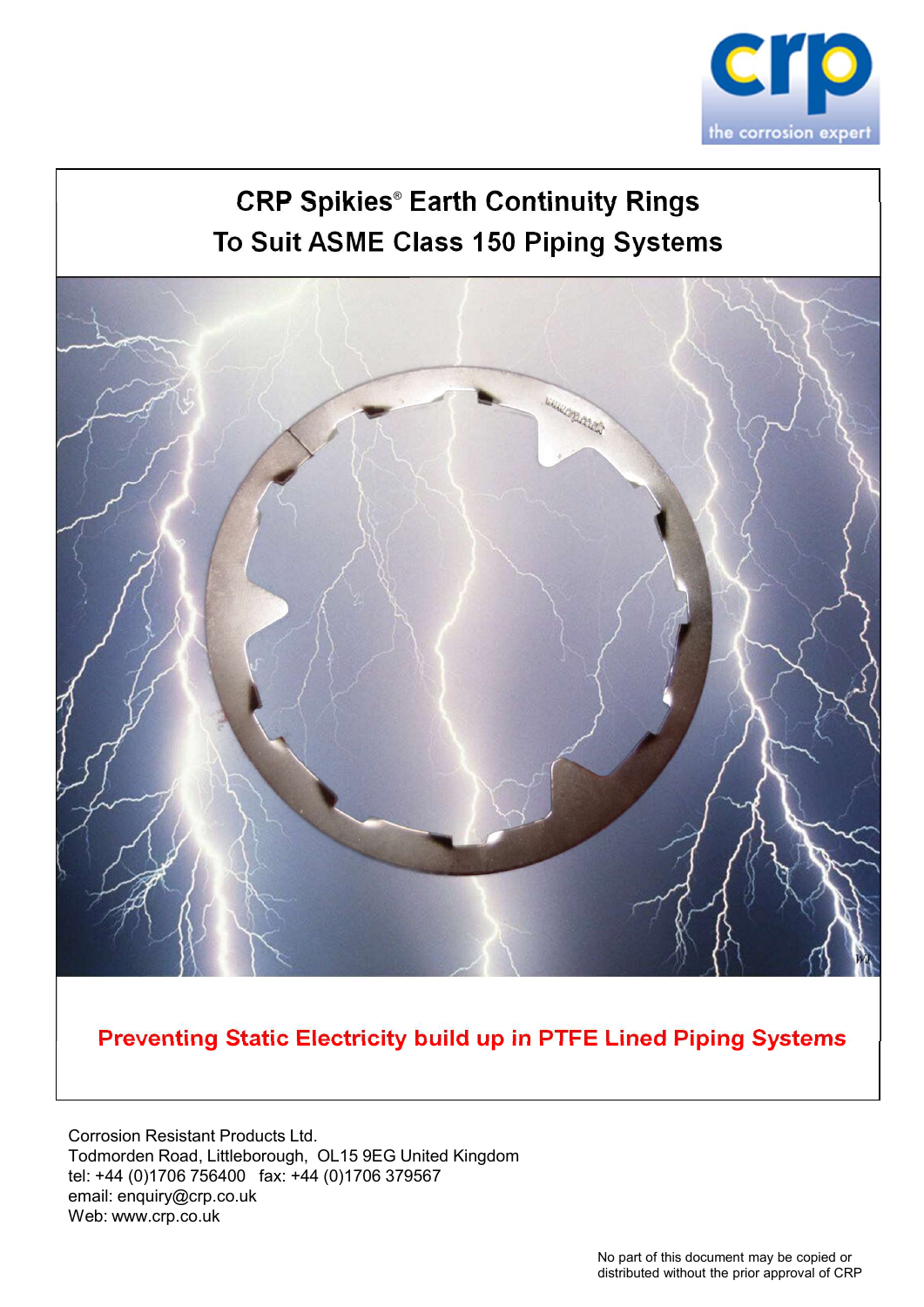# The Problem



- A build up of an electrical charge on a piece of equipment occurs.
- 
- If an explosive of flammable atmosphere is present when the spark is created, this can lead to a fire or an explosion.



process plant. In the bloadest sense these<br>problems arise as follows:<br>
piece of equipment occurs.<br>
• The charge is discharged as a spark.<br>
• If an explosive of flammable atmosphere is<br>
present when the spark is created, th • A build up of an electrical charge on a<br>
• The charge is discharged as a spark.<br>
• If an explosive of flammable atmosphere is<br>
present when the spark is created, this can<br>
lead to a fire or an explosion.<br>
Dealing with ea

is the many of equipment occurs.<br>
In the spark is created, this can<br>
lead to a fire or an explosion.<br>
Dealing with each of these in turn:<br>
Electrical charge build up<br>
This can occur for many reasons. In the extreme it can The charge is discharged as a spark.<br>
If an explosive of flammable atmosphere is<br>
present when the spark is created, this can<br>
lead to a fire or an explosion.<br>
Dealing with each of these in turn:<br>
Electrical charge build u • If an explosive of flammable atmosphere is<br>present when the spark is created, this can<br>lead to a fire or an explosion.<br>**Electrical charge build up**<br>This can occur for many reasons. In the extreme it can be caused by a li present when the spark is created, this can<br>
lead to a fire or an explosion.<br>
Dealing with each of these in turn:<br> **Electrical charge build up**<br>
This can occur for many reasons. In the extreme it can be caused by a lightni lead to a fire or an explosion.<br>
Dealing with each of these in turn:<br> **Electrical charge build up**<br>
This can occur for many reasons. In the extreme it can be caused by a lightning strike,<br>
but more common causes are things Dealing with each of these in turn:<br> **Electrical charge build up**<br>
This can occur for many reasons. In the extreme it can be caused by a lightning strike,<br>
but more common causes are things such as a fault on a piece of el Electrical charge build up<br>This can occur for many reasons. In the extreme it can be caused by a lightning strike,<br>but more common causes are things such as a fault on a piece of electrical equipment,<br>or electrostatic char Electrical charge build up<br>This can occur for many reasons. In the extreme it can be caused by a lightning strike,<br>This can occur for many reasons. In the extreme it can a piece of electrical equipment,<br>or electrostatic ch The same otection of many reasons. In the exame it can be called by a night mind on the common causes are things such as a fault on a piece of electrical equipment, for electrostatic charging due to the flow of a non-condu but more common causes are unitys such as a radiit on a piece of electrical equipment,<br>or electrostatic charging due to the flow of a non-conducting fluid past a non-<br>conducting surface, or the rubbing together of two non-Conducting surface, or the rubbing logetier of two intre-conducting surfaces.<br> **Creation of a spark**<br>
If two items with different electrical charges are brought into proximity of each other<br>
there is a tendency for the cha **Creation of a spark**<br>If two items with different electrical charges are brought into proximity of each other<br>there is a tendency for the charges to try to balance out. If the items are conductors<br>and they are in contact w Creation of a spark is of the stark is of sugar and the space of explosive, the stark is of sum any different energy for the charges to try to balance out. If the items are conductors and they are in contact with each oth many combine the election and the spatial complet through that can constrained they are in contact with each other then a current will flow from one to the other to balance the charge. However, if they are simply near to e Triguer is a telliently for the Granges to thy to batatue of the the till flow from one to the other to balance the charge. However, if they are simply near to each other, if the charge difference is sufficiently great, th and they are throuthat while activitate their a current with more to the other the charge difference is sufficiently great, this will result in a spark jumping between the two. The larger the charge difference, the greater

but the care cally the the carge. The two are surply then to each other, in the clange the charge difference is sufficiently great, this will result in a spark jumping between the two. The larger the charge difference, the ultimetine is solutionary given, this with result for a spaint jumpiply givewell for the wollthere approach each other, eventually they will be sufficiently close together for a spark to be spreader. Please note that the s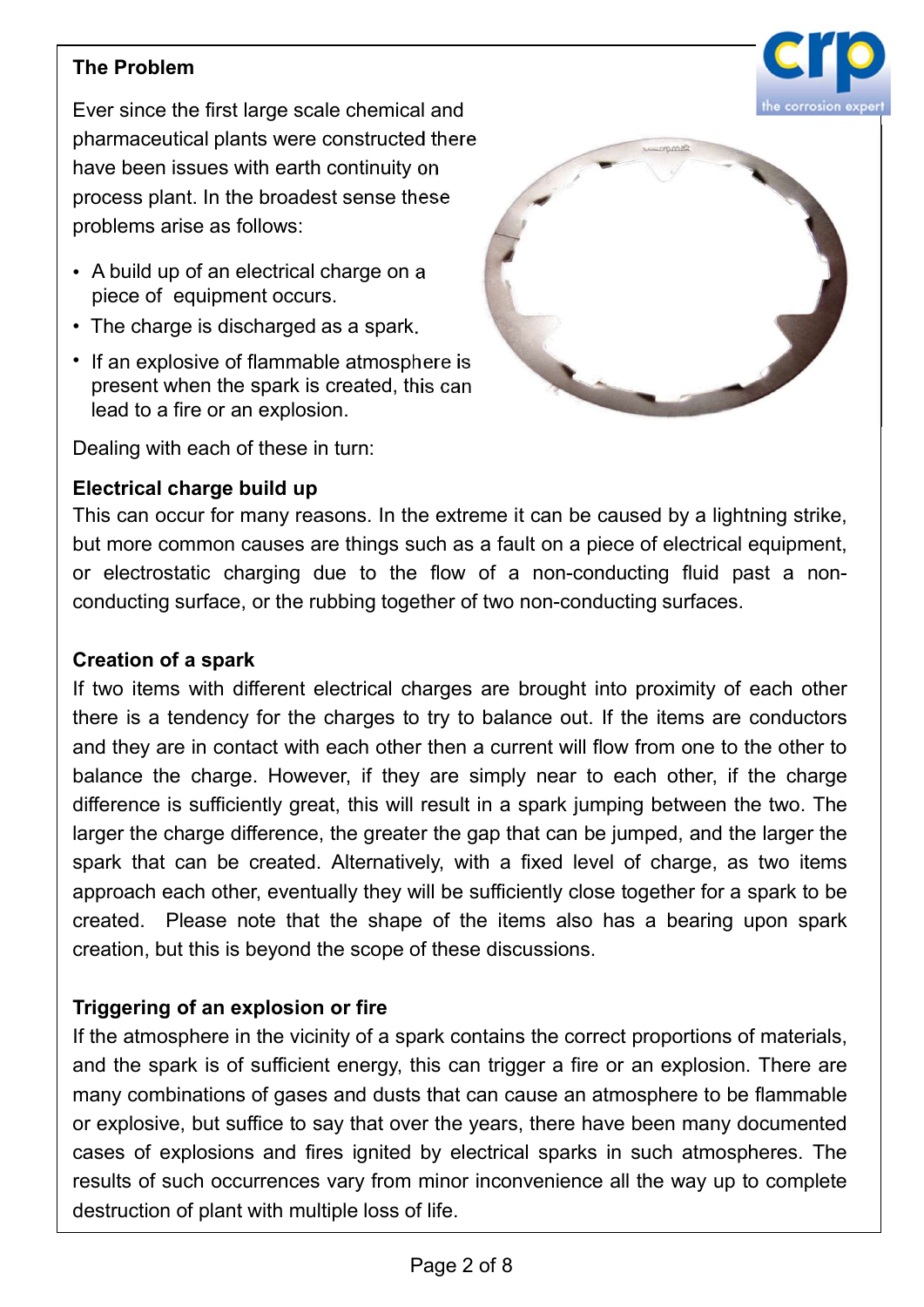

Legal and Standards Framework – ATEX Directives<br>On the 1st of July 2003, two new EU Directives known as the ATEX<br>directives came into force. In the UK the "Dangerous Substances and Explosive<br>Atmospheres Requisions 2002" (D Legal and Standards Framework – ATEX Directives<br>
On the 1st of July 2003, two new EU Directives known as the ATEX<br>
directives came into force. In the UK the "Dangerous Substances and Explosive<br>
Atmospheres Regulations 2002 Legal and Standards Framework – ATEX Directives<br>
On the 1st of July 2003, two new EU Directives known as the ATEX<br>
directives came into force. In the UK the "Dangerous Substances and Explosive<br>
Atmospheres Regulations 2002 Legal and Standards Framework – ATEX Directives<br>
On the 1st of July 2003, two new EU Directives known as the ATEX<br>
directives came into force. In the UK the "Dangerous Substances and Explosive<br>
Atmospheres Regulations 2002 Legal and Standards Framework – ATEX Directives<br>
On the 1st of July 2003, two new EU Directives known as the ATEX<br>
directives came into force. In the UK the "Dangerous Substances and Explosive<br>
Atmospheres Regulations 2002 Legal and Standards Framework – ATEX Directives<br>
On the 1st of July 2003, two new EU Directives known as the ATEX<br>
directives came into force. In the UK the "Dangerous Substances and Explosive<br>
Atmospheres Regulations 2002 Legal and Standards Framework – ATEX Directives<br>
On the 1st of July 2003, two new EU Directives known as the ATEX<br>
directives came into force. In the UK the "Dangerous Substances and Explosive<br>
Atmospheres Regulations 2002 Legal and Standards Framework – ATEX Directives<br>
On the 1st of July 2003, two new EU Directives known as the ATEX<br>
directives came into force. In the UK the "Dangerous Substances and Explosive<br>
Atmospheres Regulations 2002 Legal and Standards Framework – ATEX Directives<br>
On the 1st of July 2003, two new EU Directives known as the ATEX<br>
directives came into force. In the UK the "Dangerous Substances and Explosive<br>
Atmospheres Regulations 2002 **Legal and Standards Framework – ATEX Directives**<br>
On the 1st of July 2003, two new EU Directives known as the ATEX<br>
directives came into force. In the UK the "Dangerous Substances and Explosive<br>
Atmospheres Regulations 20 Legal and Standards Framework – ATEX Directives<br>
On the 1st of July 2003, two new EU Directives known as the ATEX<br>
directives came into force. In the UK the "Dangerous Substances and Explosive<br>
Atmospheres Regulations 2002 Legal and Standards Framework – ATEX Directives<br>
On the 1st of July 2003, two new EU Directives known as the ATEX<br>
directives came into force. In the UK the "Dangerous Substances and Explosive<br>
Atmospheres Regulations 2002 Legal and standards Framework – ATEX Directives<br>
On the 1st of July 2003, two new EU Directives known as the ATEX<br>
directives came into force. In the UK the "Dangerous Substances and Explosive<br>
Atmospheres Regulations 2002 Ori the ist of Judy 2000, two riew ED Diectives known as the ATEX<br>directives came into force. In the UK the "Dangerous Substances and Explosive<br>Atmospheres Regulations 2002" (DSEAR) came into force too. These regulations<br>i explosions. mplemented the salety aspects of the chelmical Agents bifectore (90/24/EC), known<br>as CAD, and the "Explosive Atmospheres Directive (99/92/EC)", known as **ATEX** 137.<br>The requirements of these regulations built upon part 1 o as CAD, and the Explosive Atmospheres Directive (3932/CC), Khown as ATEX 137.<br>The requirements of these regulations built upon part 1 of the "Helalth and Safety at<br>Work Act 1974". DSEAR requires that the employer demonstra The requirements of these regulators built upon part 1 of the Freatur and Safety at<br>Work Act 1974". DSEAR requires that the employer demonstrate that he has taken all<br>technical and/or organisational measures to reduce the Woln Act 1974. DSEAN requires that the employer dentotistate that the risk distert and technical and/or organisational measures to reduce the risk from dangerous substances, so far as is reasonably practicable. Where the n How best and the results and the results are the results to reduce the risk from dangerous<br>substances, so far as is reasonably practicable. Where the nature of the activity<br>precludes elimination of the risk, the employer s

substances, so rar as is reasonably practicable. Where the italite or the activity precludes elimination of the risk, the employer should remove initiation events, such as sources of ignition, and install equipment to miti



Vanstone flared steel stub end and rotating flange fitted with Spikie earthing ring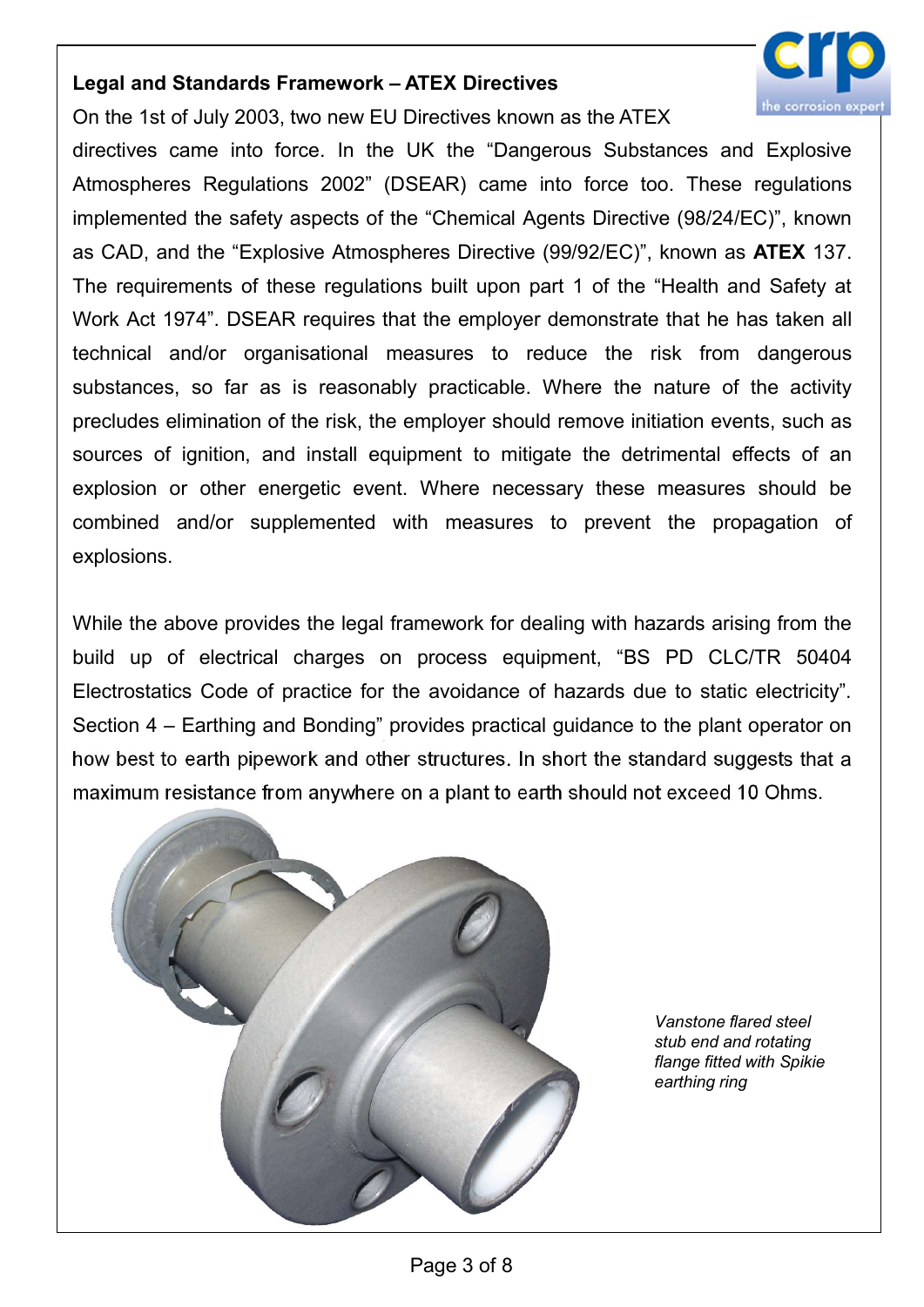# Preventing Problems in PTFE Lined Piping Systems



If charge build up within pipework caused by the flow of non-conducting liquids (such as solvents) over virgin PTFE is a problem, the first step to solving the problem can be the use of antistatic PTFE liner. The details of this material and its properties are dealt with more fully elsewhere. For the purposes of this discussion, it should be said that the antistatic version of PTFE will allow static charge to slowly migrate from the inner surface of the PTFE to the outer surface of the PTFE, and from there it will contact the steel outer housing. However, the charge has not yet reached earth and could still prove to be lethal. Nb. Although antistatic lined piping components have two conductive flare faces between each component, these will not serve to provide a satisfactory earth path for static charge. The resistance to the flow of electrical current is too large for them to be effective.

## Earthing of metallic piping components

The aim of any earthing system is to ensure that there is a path from the source of any electrical charge to earth of less than 10 Ohms. Typically this is achieved by producing an all metal route for the charge to follow. The means to achieve this varies from organisation to organisation, but typically if the pipework is all constructed of fixed flange items, it is acceptable to bolt these together using stud bolts and star washers. The star washers will bite through any paintwork on the flanges and will bite into the nuts on the studs. This provides an earth path from flange to flange. However, if rotating flanges are used, either using welded on stub ends or Conrac/Vanstone style ends, the star washer approach breaks down since it cannot guarantee earth continuity from flange to stub end. Traditionally, this problem has been tackled by welding on earthing lugs or studs onto each individual metal item. These studs of lugs are then all linked using copper earth straps. While effective, this approach is both time consuming and expensive..





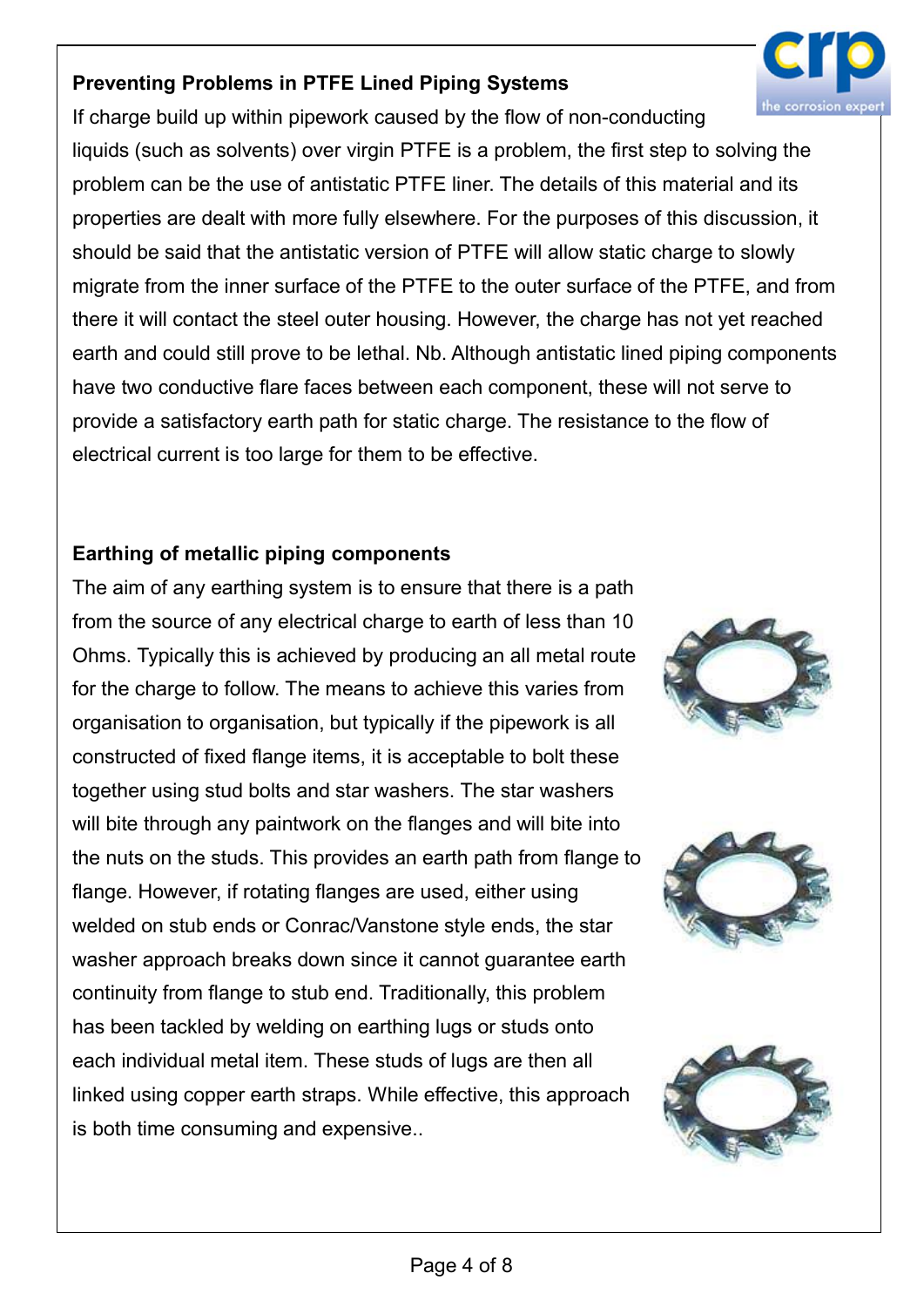### **Spikies**



Spikies<br>
In order to address the issue of earthing rotating flanged components<br>
CRP has developed its range of Spikies®.<br>
Spikies® are simply slipped into place between the loose flange and stub end on a pipe<br>
spool or fit Spikies<br>
In order to address the issue of earthing rotating flanged components<br>
CRP has developed its range of Spikies®.<br>
Spikies® are simply slipped into place between the loose flange and stub end on a pipe<br>
spool or fit Spikies<br>
In order to address the issue of earthing rotating flanged components<br>
CRP has developed its range of Spikies®.<br>
Spikies® are simply slipped into place between the loose flange and stub end on a pipe<br>
spool or fit Spikies<br>
In order to address the issue of earthing rotating flanged components<br>
CRP has developed its range of Spikies®.<br>
Spikies® are simply slipped into place between the loose flange and stub end on a pipe<br>
spool or fit Spikies<br>In order to address the issue of earthing rotating flanged components<br>CRP has developed its range of Spikies®.<br>Spikies® are simply slipped into place between the loose flange and stub end on a pipe<br>spool or fitting Spikies<br>
In order to address the issue of earthing rotating flanged components<br>
CRP has developed its range of Spikies®.<br>
Spikies® are simply slipped into place between the loose flange and stub end on a pipe<br>
spool or fit **Spikies**<br>
In order to address the issue of earthing rotating flanged components<br>
CRP has developed its range of Spikies®.<br>
Spikies® are simply slipped into place between the loose flange and stub end on a pipe<br>
spool or f **Spikies**<br>
In order to address the issue of earthing rotating flanged components<br>
CRP has developed its range of Spikies®.<br>
Spikies® are simply slipped into place between the loose flange and stub end on a pipe<br>
spool or f **Spikies**<br>
In order to address the issue of earthing rotating flanged components<br>
CRP has developed its range of Spikies®.<br>
Spikies® are simply slipped into place between the loose flange and<br>
spool or fitting, and the joi **Spikies®**<br>
In order to address the issue of earthing rotating flanged components<br>
CRP has developed its range of Spikies®.<br>
Spikies® are simply slipped into place between the loose flange and stub end on a pipe<br>
spool or The care is the issue of Spikies®.<br>
CRP has developed its range of Spikies®.<br>
Spikies® are simply slipped into place between the loose flange and stub end on a pipe<br>
spool or fitting, and the joint made using star washers CRET Has developed its lange of optices.<br>
Spikies® are simply slipped into place between the loose flange and stub end on a pipe<br>
spool or fitting, and the joint made using star washers and studs as on a fixed flange<br>
join spiness are simply supped into place between the loose hange anto stud end on a pipe<br>spool or fitting, and the joint made using star washers and studs as on a fixed flange<br>joint. Once in place the centring lugs ensure that show or intering, and the joint indue using star washes and study as on a liked nange of the photon in the photon in the fance that the raised points on the Spikies® are ositioned to bite into the finnt of the flange face

### Development

positioned to bite into the inotic of the hange face and the back of providing earth continuity from rotating flange to fitting / spool. Star<br>one connecting bolt must be used in conjunction with the Spikia<br>across the joint The spiky provides a robust and cost effective solution to achieving earth continuity<br>across the joint.<br> **Development**<br>
The extensive design, development and testing programme for Spikies® has ensured<br>
that the optimum spr between the pipe body and a rotating flange. It can be supplied factory fitted or can<br>easily be retro-fit in the field.<br>The extensive design, development and testing programme for Spikies® has ensured<br>that the optimum spri Development<br>
The extensive design, development and testing programme for Spikies® has a<br>
that the optimum spring steel substrate and nickel corrosion protection coating m<br>
have been used, along with a design that makes Spi

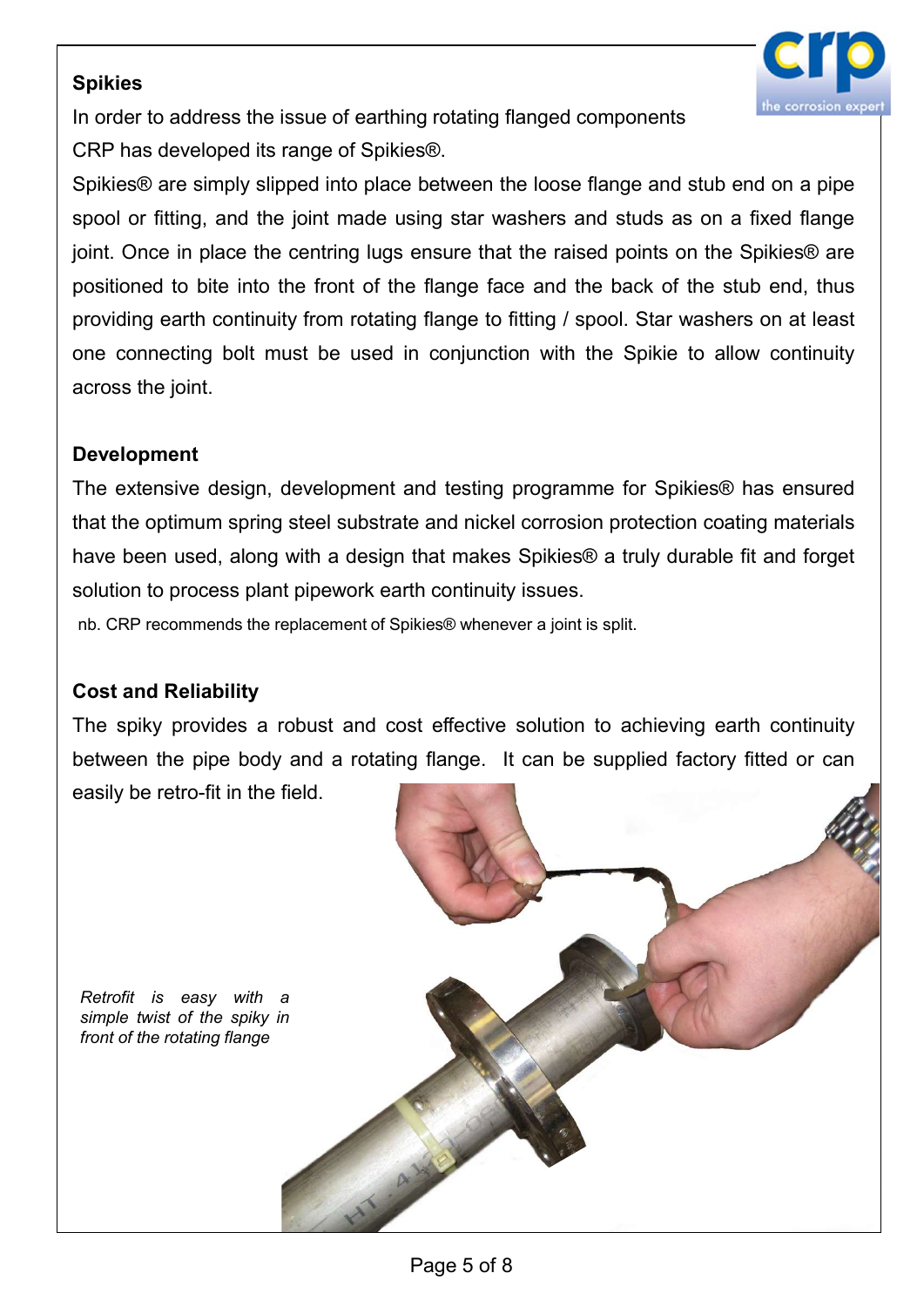CRP's Spikies User List<br>
Pharmaceutical API producer<br>
Supplied on new pilot plant. Historically their<br>
engineers would build and commission the plant<br>
including budgeteet. Then the electrical and CRP's Spikies User List<br>
Pharmaceutical API producer<br>
Supplied on new pilot plant. Historically their<br>
including hydrotest. Then the electrical and<br>
instrumentation engineers would spend several<br>
days or even weeks checkin CRP's Spikies User List<br>
Pharmaceutical API producer<br>
Supplied on new pilot plant. Historically their<br>
rengineers would build and commission the plant<br>
including hydrotest. Then the electrical and<br>
instrumentation engineer CRP's Spikies User List<br>
Pharmaceutical API producer<br>
Supplied on new pilot plant. Historically their<br>
engineers would build and commission the plant<br>
including hydrotest. Then the electrical and<br>
instrumentation engineers **CRP's Spikies User List**<br> **Pharmaceutical API producer**<br>
Supplied on new pilot plant. Historically their<br>
including hydrotest. Then the electrical and<br>
instrumentation engineers would spend several<br>
days or even weeks che CRP's Spikies User List<br>
Pharmaceutical API producer<br>
Supplied on new pilot plant. Historically their<br>
engineers would build and commission the plant<br>
including hydrotest. Then the electrical and<br>
instrumentation engineers CRP's Spikies User List<br>
Pharmaceutical API producer<br>
Supplied on new pilot plant. Historically their<br>
rengineers would build and commission the plant<br>
including hydrotest. Then the electrical and<br>
instrumentation engineer CRP's Spikies User List<br>
Pharmaceutical API producer<br>
Supplied on new pilot plant. Historically their<br>
engineers would build and commission the plant<br>
including hydrotest. Then the electrical and<br>
instrumentation engineers Pharmaceutical API producer<br>
Supplied on new pilot plant. Historically their<br>
engineers would build and commission the plant<br>
including hydrotest. Then the electrical and<br>
instrumentation engineers would spend several<br>
day Supplied on new pilot plant. Historically their<br>
engineers would build and commission the plant<br>
including hydrotest. Then the electrical and<br>
instrumentation engineers would spend several<br>
days or even weeks checking elec



engineers would build and commission the plant<br>including hydrotest. Then the electrical and<br>instrumentation engineers would spend several<br>days or even weeks checking electrical continuity<br>of joints and making good where ne including hydrotest. Then the electrical and<br>instrumentation engineers would spend several<br>days or even weeks checking electrical continuity<br>of joints and making good where necessary, a very<br>time consuming and costly exerc instrumentation engineers would spend several<br>days or even weeks checking electrical continuity<br>of joints and making good where necessary, a very<br>time consuming and costly exercise.<br>The decision was made to move to Spikies of joints and making good where necessary, a very<br>time consuming and costly exercise.<br>
The decision was made to move to Spikies because of their fool proof design, very<br>
quick installation and near 100% pass rate.<br>
Multina time consuming and costly exercise.<br>
The decision was made to move to Spikies because of their fool proof design, very<br>
quick installation and near 100% pass rate.<br>
Multinational Pharmaceutical Manufacturer<br>
This site had The decision was made to move to Spikies because of their fool proof design, very<br>quick installation and near 100% pass rate.<br>Multinational Pharmaceutical Manufacturer<br>This site had always used pipe spools with fixed welde quick installation and near 100% pass rate.<br>
Multinational Pharmaceutical Manufacturer<br>
This site had always used pipe spools with fixed welded flanges and star washers to<br>
maintain continuity, a comparatively expensive pi Multinational Pharmaceutical Manufacturer<br>This site had always used pipe spools with fixed welded flanges a<br>maintain continuity, a comparatively expensive piping system. By<br>rotating flange piping system with spikes fitted This site had always used pipe spools with fixed welded flanges and star washers to<br>maintain continuity, a comparatively expensive piping system. By offering a Vanstone<br>rotating flange piping system with spikes fitted cost

maintain continuity, a comparatively expensive piping system. By offering a Vanstone<br>rotating flange piping system with spikes fitted cost savings were passed on to the<br>customer whilst not compromising their stringent eart

problems with existing earth continuity and the spikes were passed on to the customer whilst not compromising their stringent earth continuity requirements.<br>
Leading American Pharmaceutical Manufacturer<br>
Maintenance worker customer whilst not compromising their stringent earth continuity requirements.<br>
Leading American Pharmaceutical Manufacturer<br>
Maintenance workers were keen to utilise the spikes when repairing and replacing<br>
piping becaus Leading American Pharmaceutical Manufacturer<br>Maintenance workers were keen to utilise the spikes when repairing and replacing<br>piping because of the very quick fitment meaning little down time and high cost savings<br>in being Leading American Pharmaceutical Manufacturer<br>Maintenance workers were keen to utilise the spikes when repairing and replacing<br>piping because of the very quick fitment meaning little down time and high cost savings<br>in being Maintenance workers were keen to utilise the spikes when repairing and replacing<br>piping because of the very quick fitment meaning little down time and high cost savings<br>in being able to quickly get the plant up and running pligming because of the very quick fitment meaning little down time and high cost savings<br>in being able to quickly get the plant up and running, Continuity tests after were always<br>well within specification.<br>Indian Intermed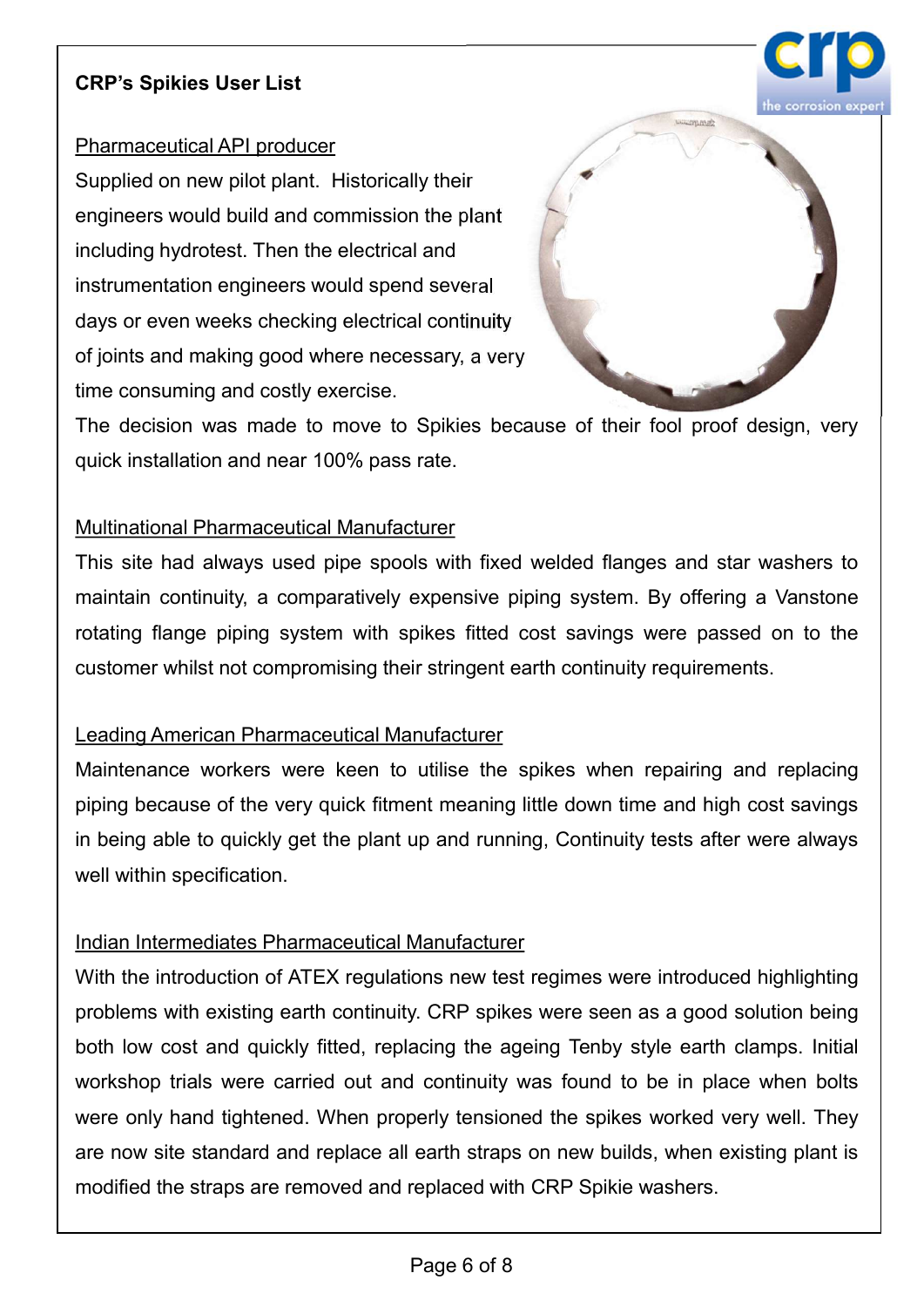

leading Independent Manufacturer of Performance & Specialty Chemicals.<br>As part of site wide engineering improvement programme addressing the ATEX<br>directives ensuring compliance, Their Engineers introduced the requirement t Leading Independent Manufacturer of Performance & Specialty Chemicals.<br>As part of site wide engineering improvement programme addressing the ATEX directives ensuring compliance, Their Engineers introduced the requirement t Leading Independent Manufacturer of Performance & Specialty Chemicals.<br>As part of site wide engineering improvement programme addressing the ATEX<br>directives ensuring compliance, Their Engineers introduced the requirement t leading Independent Manufacturer of Performance & Specialty Chemicals.<br>As part of site wide engineering improvement programme addressing the ATEX<br>directives ensuring compliance, Their Engineers introduced the requirement t leading Independent Manufacturer of Performance & Specialty Chemicals.<br>As part of site wide engineering improvement programme addressing the ATEX<br>directives ensuring compliance, Their Engineers introduced the requirement t leading Independent Manufacturer of Performance & Specialty Chemical<br>As part of site wide engineering improvement programme addres<br>directives ensuring compliance, Their Engineers introduced the require<br>earthing washers. Th Eeading Independent Manufacturer of Performance & Specialty Chemicals.<br>
As part of site wide engineering improvement programme addressing the ATEX<br>
directives ensuring compliance, Their Engineers introduced the requirement

Example in the video engineering improvement programme addressing the ATEX<br>As part of site wide engineering improvement programme addressing the ATEX<br>directives ensuring compliance, Their Engineers introduced the requireme **Example Independent Manufacturer of Performance & Specialty Chemicals.**<br>As part of site wide engineering improvement programme addressing the ATEX directives ensuring compliance, Their Engineers introduced the requirement Frammable liquids, the spikes are used to ensure static cannot build up between piping<br>
Proportion expanding variance, Their Engineers introduced the requirement to fit Spikie<br>
earthing washers. Their low cost and quick an leading Independent Manufacturer of Performance & Specialty Chemicals.<br>
As part of site wide engineering improvement programme addressing the ATEX<br>
directives ensuring compliance, Their Engineers introduced the requirement Part of the time only interesting improvince the projection of the directives ensuring compliance, Their Engineers introduced the requirement<br>hing washers. Their low cost and quick and easy fitment made<br>solution to help wi earthing washers. Their low cost and quick and easy fitment made them an Ideal<br>solution to help with their earth continuity improvements,<br>Worldwide Oil Refiner<br>The Spikie washers are routinely supplied fitted to all rotati was another with their earth continuity improvements,<br>solution to help with their earth continuity improvements,<br>Worldwide Oil Refiner<br>The Spikie washers are routinely supplied fitted to all rotating flanges through the on Worldwide Oil Refiner<br>
The Spikie washers are routinely supplied fitted to all rotating flanges the<br>
water management contractor. They provide services covering all as<br>
process and waste water / effluent. Some of these can The Spikie washers are routinely supplied fitted to all rotating flanges through<br>water management contractor. They provide services covering all aspects c<br>process and waste water / effluent. Some of these can carry hydroca water management contractor. They provide services covering all aspects of cooling,<br>process and waste water / effluent. Some of these can carry hydrocarbons and other<br>flammable liquids, the spikes are used to ensure static

process and waste water / effluent. Some of these can carry hydrocarbons and other<br>flammable liquids, the spikes are used to ensure static cannot build up between piping<br>joints to help prevent static build up.<br>Pharmaceutic Frammable liquids, the spikes are used to ensure static cannot build up between piping<br>pionts to help prevent static build up.<br>Pharmaceutical Manufacturer<br>Reducing the possibility of arcing from equipment on site was very standards. Pharmaceutical Manufacturer<br>
Reducing the possibility of arcing from equipment on site was very important, the Sp<br>
washers were adopted as another line of defence reducing the possibility of<br>
explosions on site,<br>
Bulk Phar Reducing the possibility of arcing from equipment on site was very important, the Spikie<br>washers were adopted as another line of defence reducing the possibility of any<br>explosions on site,<br>Bulk Pharmaceutical Manufacturer<br>

washers were adopted as another line of defence reducing the possibility of any<br>explosions on site,<br>Bulk Pharmaceutical Manufacturer<br>The Spikies simple installation and proven effectiveness soon caught the interest of the<br> explosions on site,<br>
Bulk Pharmaceutical Manufacturer<br>
The Spikies simple installation and proven effectiveness soon caught the interest of the<br>
instrumentation engineers who had previously used rather time consuming earth Bulk Pharmaceutical Manufacturer<br>The Spikies simple installation and proven effectiveness soon caught the interest of the<br>instrumentation engineers who had previously used rather time consuming earth<br>bonding methods to mai Bulk Pharmaceutical Manufacturer<br>The Spikies simple installation and proven effectiveness soon caught the interest of the<br>instrumentation engineers who had previously used rather time consuming earth<br>bonding methods to mai instrumentation engineers who had previously used rather time conding methods to maintain plant integrity. Both saving money standards.<br>
<u>Leading Chemical Biocides Manufacturer</u><br>
The instrumentation engineers had the job o